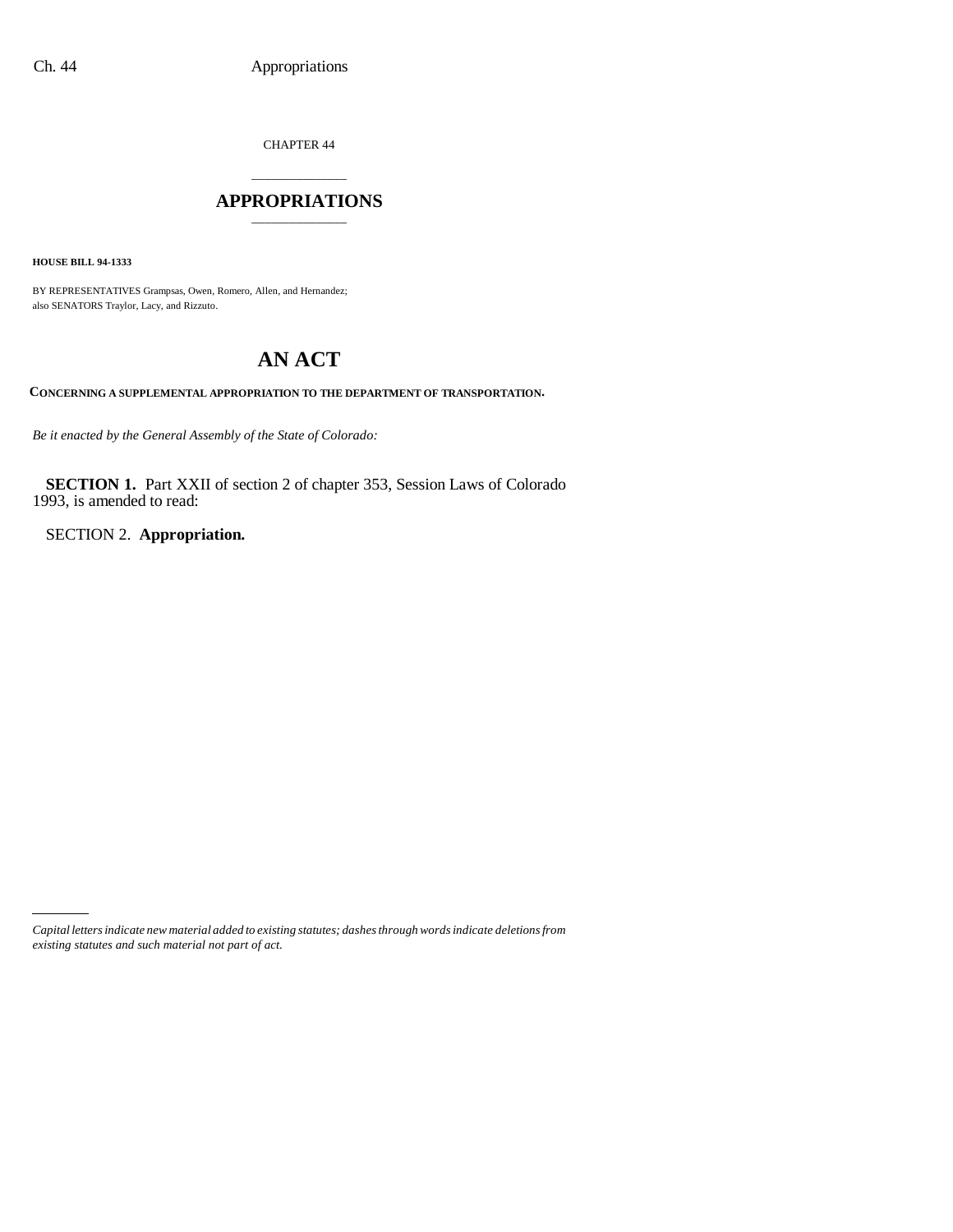|                 |              |                |                | <b>APPROPRIATION FROM</b> |               |                |
|-----------------|--------------|----------------|----------------|---------------------------|---------------|----------------|
| ITEM &          | <b>TOTAL</b> | <b>GENERAL</b> | <b>GENERAL</b> | <b>CASH</b>               | <b>CASH</b>   | <b>FEDERAL</b> |
| <b>SUBTOTAL</b> |              | <b>FUND</b>    | <b>FUND</b>    | <b>FUNDS</b>              | <b>FUNDS</b>  | <b>FUNDS</b>   |
|                 |              | œ              | <b>EXEMPT</b>  |                           | <b>EXEMPT</b> |                |

### **PART XXII DEPARTMENT OF TRANSPORTATION**

## **(1) EXECUTIVE DIRECTOR**

| Group Health and Life  | 38,839 |        |  | $23,095$ <sup>*</sup> |                      | 15,744 |
|------------------------|--------|--------|--|-----------------------|----------------------|--------|
|                        |        |        |  | $13,621$ <sup>a</sup> | $9,474$ s            |        |
| Short-term Disability  | 1,290  |        |  | 639 <sup>b</sup>      |                      | 651    |
|                        |        |        |  | 416 <sup>b</sup>      | 223 <sup>g</sup>     |        |
| Anniversary Increases  | 6,525  |        |  | $3,216$ <sup>c</sup>  |                      | 3,309  |
|                        |        |        |  | 2,310°                | 906 <sup>g</sup>     |        |
| Workers' Compensation  | 643    |        |  | 643 <sup>d</sup>      |                      |        |
| Legal Services         | 7,708  |        |  | $5,128$ <sup>c</sup>  |                      | 2,580  |
|                        |        |        |  | 3,500 e               | $1,628$ <sup>g</sup> |        |
| Vehicle Lease Payments | 2,496  |        |  | $2,496$ <sup>d</sup>  |                      |        |
| <b>Leased Space</b>    | 11,204 |        |  | $H, 204$ <sup>f</sup> |                      |        |
|                        | 15,275 |        |  | $15,275$ <sup>f</sup> |                      |        |
|                        |        | 68,705 |  |                       |                      |        |
|                        |        | 72,776 |  |                       |                      |        |

<sup>a</sup> Of this amount, \$9,474 shall be from the Highway Users Tax Fund, \$3,976 shall be from fines collected pursuant to Section 43-4-402, C.R.S., \$2,287 shall be from fees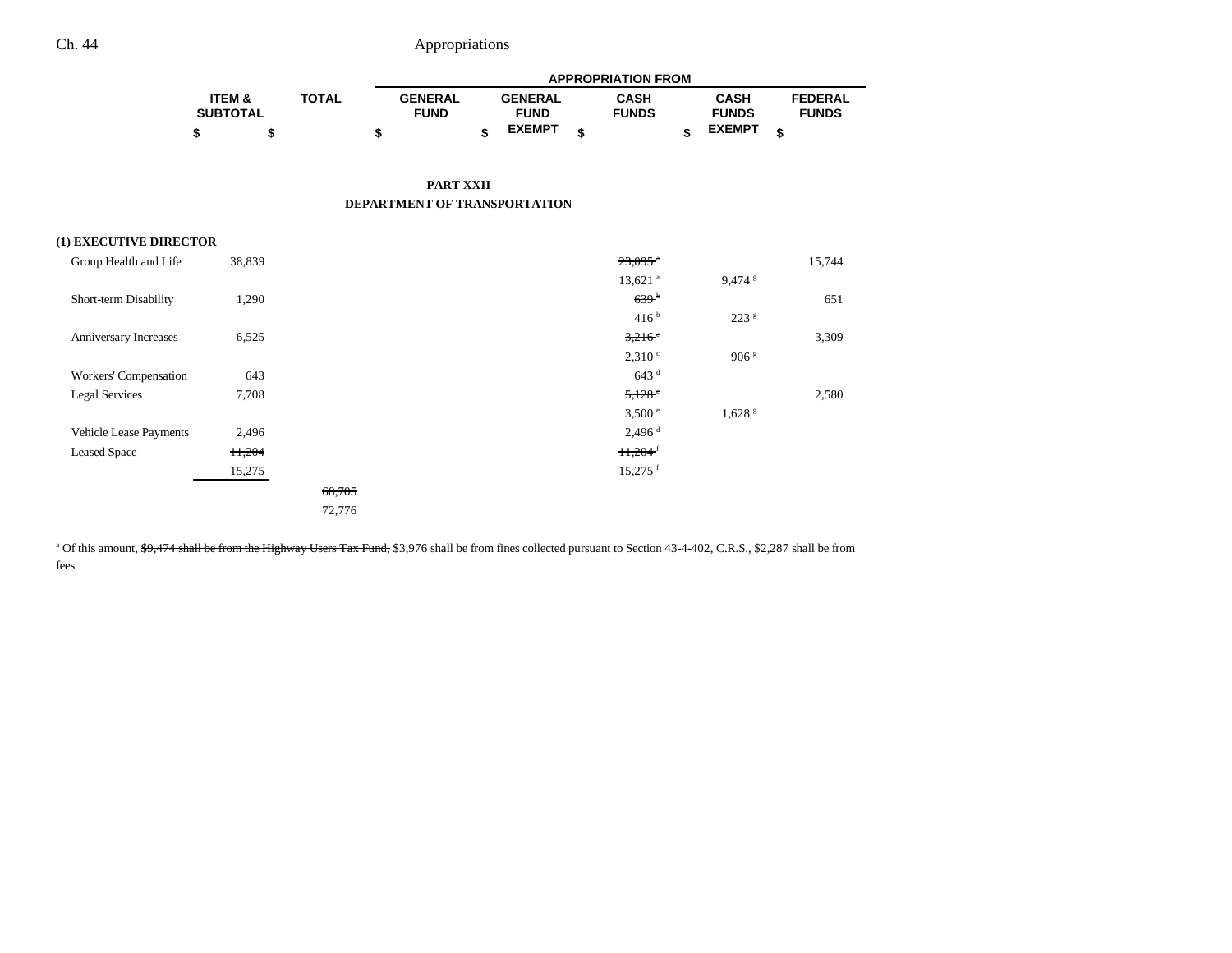<sup>b</sup> Of this amount, \$223 shall be from the Highway Users Tax Fund, \$105 THIS AMOUNT shall be from fines collected pursuant to Section 43-4-402, C.R.S., and \$311 shall be from the Aviation Fund.

<sup>c</sup> Of this amount, \$906 shall be from the Highway Users Tax Fund, and \$2,310 THIS AMOUNT shall be from fines collected pursuant to Section 43-4-402, C.R.S.

d These amounts shall be from the Aviation Fund.

<sup>e</sup> Of this amount, \$1,628 shall be from the Highway Users Tax Fund, and \$3,500 THIS AMOUNT shall be from the Aviation Fund.

f Of this amount, \$3,204 shall be from fines collected pursuant to Section 43-4-402, C.R.S., and \$8,000 \$12,071 shall be from the Aviation Fund. g THESE AMOUNTS SHALL BE FROM THE HIGHWAY USERS TAX FUND.

#### **(2) OFFICE OF TRANSPORTATION SAFETY**

#### **(A) Transportation Safety Program**

| <b>Personal Services</b>        | 341,310     | $170,655$ <sup>a</sup> | 170,655     |
|---------------------------------|-------------|------------------------|-------------|
|                                 |             | 170,655 <sup>a</sup>   |             |
|                                 | $(7.5$ FTE) |                        |             |
| <b>Operating Expenses</b>       | 44,364      | $22,182$ <sup>a</sup>  | 22,182      |
|                                 | 56,364      | $28,182$ <sup>a</sup>  | 28,182      |
| <b>Travel Expenses</b>          | 11,198      | $5,599$ <sup>a</sup>   | 5,599       |
|                                 |             | 5,599 <sup>a</sup>     |             |
| <b>Indirect Cost Assessment</b> | 39,592      | $19,796$ <sup>a</sup>  | 19,796      |
|                                 |             | $19,796$ <sup>a</sup>  |             |
| Highway Safety Plan             | 2,332,138   |                        | 2,332,138   |
|                                 |             |                        | $(3.0$ FTE) |
| Highway Safety Plan             |             |                        |             |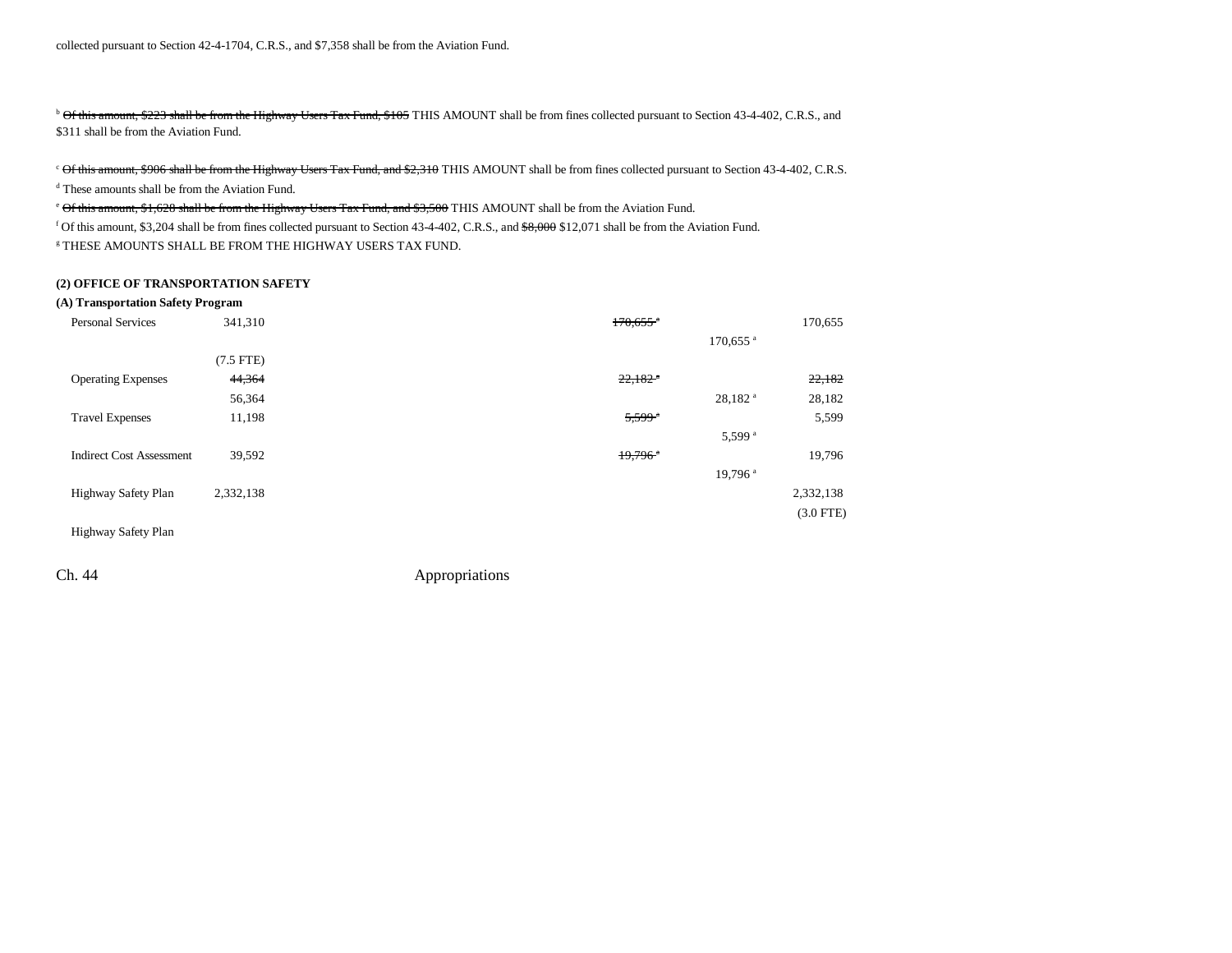|                                                                      |                                      |    |              |                               |                               | <b>APPROPRIATION FROM</b>   |                             |                                |
|----------------------------------------------------------------------|--------------------------------------|----|--------------|-------------------------------|-------------------------------|-----------------------------|-----------------------------|--------------------------------|
|                                                                      | <b>ITEM &amp;</b><br><b>SUBTOTAL</b> |    | <b>TOTAL</b> | <b>GENERAL</b><br><b>FUND</b> | <b>GENERAL</b><br><b>FUND</b> | <b>CASH</b><br><b>FUNDS</b> | <b>CASH</b><br><b>FUNDS</b> | <b>FEDERAL</b><br><b>FUNDS</b> |
|                                                                      | \$                                   | \$ |              | \$                            | \$<br><b>EXEMPT</b>           | \$                          | \$<br><b>EXEMPT</b>         | \$                             |
| <b>Travel Expenses</b>                                               | 9,642                                |    |              |                               |                               |                             |                             | 9,642                          |
|                                                                      | 2,778,244                            |    |              |                               |                               |                             |                             |                                |
|                                                                      | 2,790,244                            |    |              |                               |                               |                             |                             |                                |
| <sup>a</sup> These amounts shall be from the Highway Users Tax Fund. |                                      |    |              |                               |                               |                             |                             |                                |
| (B) Special Purpose                                                  |                                      |    |              |                               |                               |                             |                             |                                |
| Law Enforcement                                                      |                                      |    |              |                               |                               |                             |                             |                                |
| Assistance Fund -                                                    |                                      |    |              |                               |                               |                             |                             |                                |
| <b>Grants</b> to Cities                                              |                                      |    |              |                               |                               |                             |                             |                                |
| and Counties                                                         | 1,615,168                            |    |              |                               |                               | 1,615,168 <sup>a</sup>      |                             |                                |
|                                                                      |                                      |    |              |                               |                               | $(2.0$ FTE)                 |                             |                                |
| Law Enforcement                                                      |                                      |    |              |                               |                               |                             |                             |                                |
| Assistance Fund -                                                    |                                      |    |              |                               |                               |                             |                             |                                |
| <b>Travel Expenses</b>                                               | 3,172                                |    |              |                               |                               | $3,172$ <sup>a</sup>        |                             |                                |
| <b>Fatal Accident Reporting</b>                                      |                                      |    |              |                               |                               |                             |                             |                                |
| System                                                               | 66,273                               |    |              |                               |                               |                             |                             | 66,273                         |
|                                                                      |                                      |    |              |                               |                               |                             |                             | $(1.5$ FTE)                    |
| <b>Fatal Accident Reporting</b>                                      |                                      |    |              |                               |                               |                             |                             |                                |
| <b>System Travel</b>                                                 |                                      |    |              |                               |                               |                             |                             |                                |
| Expenses                                                             | 2,832                                |    |              |                               |                               |                             |                             | 2,832                          |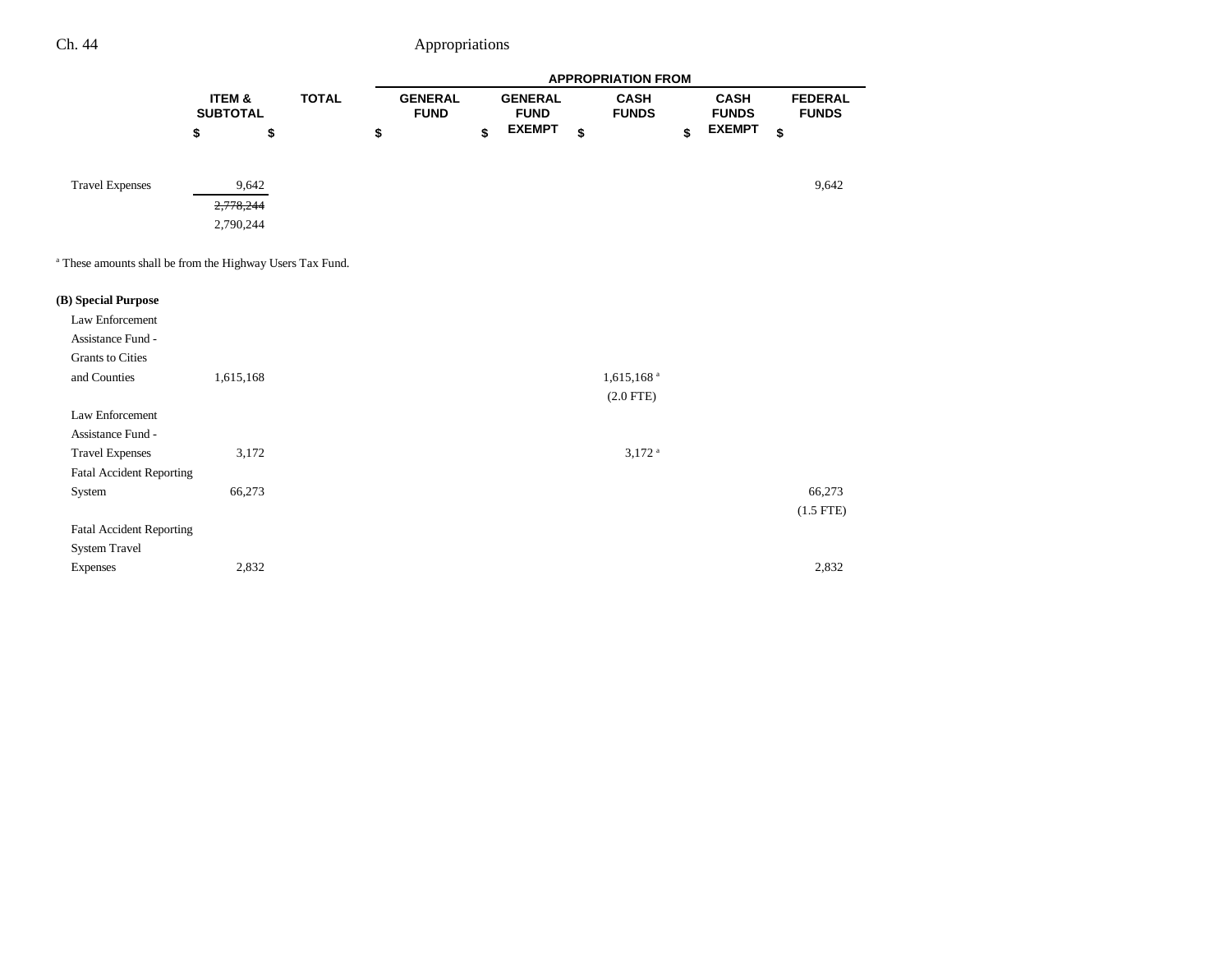| Alcohol Incentive      |           |                      |             |
|------------------------|-----------|----------------------|-------------|
| Grant                  | 1,049,148 |                      | 1,049,148   |
|                        |           |                      | $(1.0$ FTE) |
| Motorcycle Operator    |           |                      |             |
| <b>Safety Training</b> | 288,947   | 288,947 <sup>b</sup> |             |
|                        | 387,697   | 98,750 $\degree$     |             |
|                        |           | $(1.0$ FTE)          |             |
| Motorcycle Operator    |           |                      |             |
| <b>Safety Training</b> |           |                      |             |
| <b>Travel Expenses</b> | 4,275     | 4,275 $^{\rm b}$     |             |
|                        | 6,775     | 2,500 °              |             |
|                        | 3,029,815 |                      |             |
|                        | 3,131,065 |                      |             |

<sup>a</sup> These amounts shall be from fines collected pursuant to Section 43-4-402, C.R.S.

b These amounts shall be from fees collected pursuant to Section 42-4-1704, C.R.S.

 $^\circ$  THESE AMOUNTS SHALL BE FROM RESERVES IN THE MOTORCYCLE OPERATOR SAFETY FUND.

5,808,059

5,921,309

## **(3) DIVISION OF TRANSPORTATION DEVELOPMENT**

| <b>Transportation Services</b> |        |        |                     |        |
|--------------------------------|--------|--------|---------------------|--------|
| for the Handicapped and        |        |        |                     |        |
| Elderly                        | 70,638 | 14,128 |                     | 56,510 |
|                                |        |        | 14.128 <sup>a</sup> |        |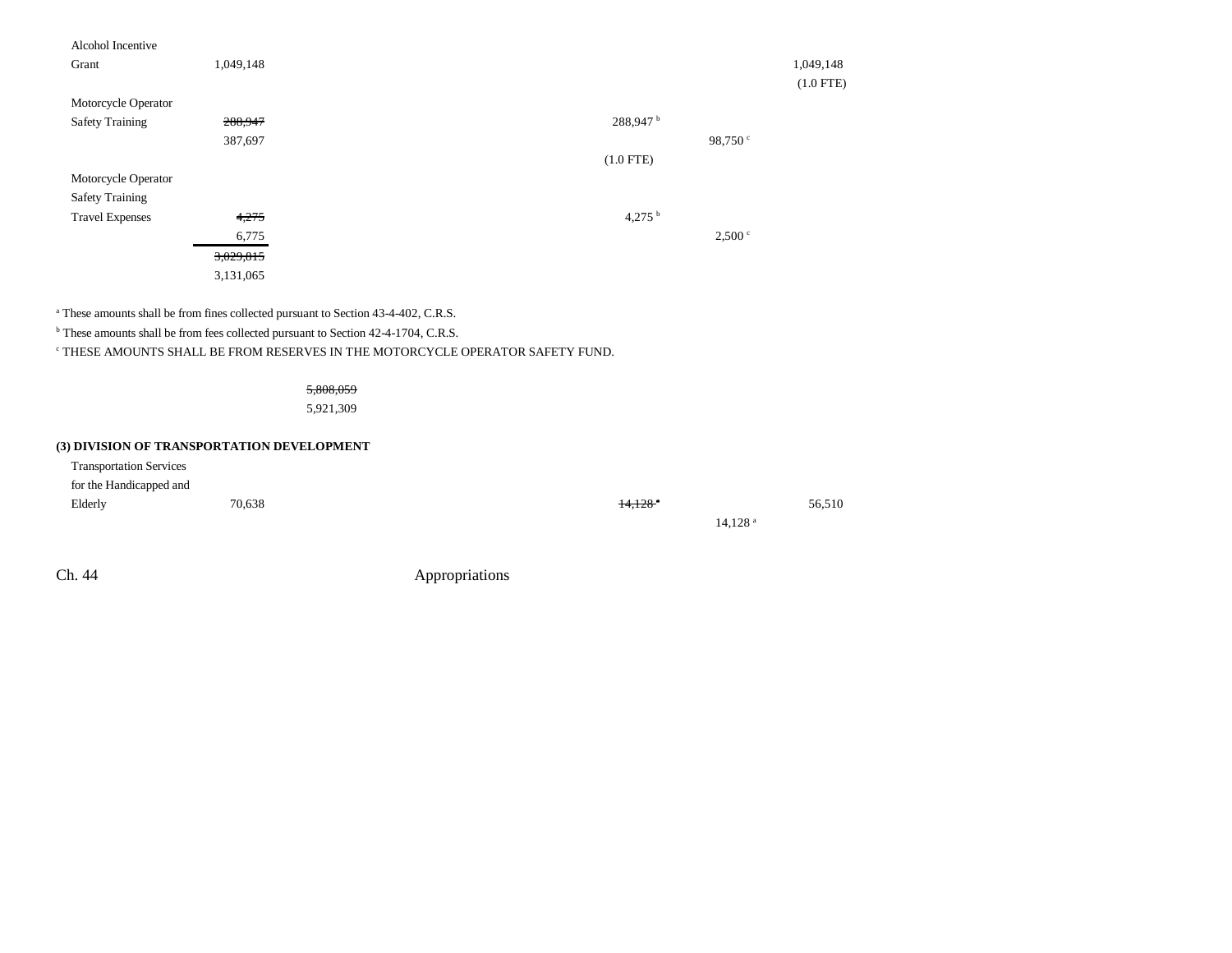|                                   |                                      |         |                               |                               | <b>APPROPRIATION FROM</b>   |                             |                                |
|-----------------------------------|--------------------------------------|---------|-------------------------------|-------------------------------|-----------------------------|-----------------------------|--------------------------------|
|                                   | <b>ITEM &amp;</b><br><b>SUBTOTAL</b> |         | <b>GENERAL</b><br><b>FUND</b> | <b>GENERAL</b><br><b>FUND</b> | <b>CASH</b><br><b>FUNDS</b> | <b>CASH</b><br><b>FUNDS</b> | <b>FEDERAL</b><br><b>FUNDS</b> |
|                                   | \$<br>\$                             |         | \$                            | \$<br><b>EXEMPT</b>           | \$                          | \$<br><b>EXEMPT</b>         | \$                             |
|                                   | $(1.6$ FTE)                          |         |                               |                               |                             |                             |                                |
| <b>Travel Expenses</b>            | 2,423                                |         |                               |                               | $485$ <sup>a</sup>          | 485 <sup>a</sup>            | 1,938                          |
| <b>Disbursements for Services</b> |                                      |         |                               |                               |                             |                             |                                |
| for the Handicapped and           |                                      |         |                               |                               |                             |                             |                                |
| Elderly                           | 698,256                              |         |                               |                               |                             | $209,477$ (L)               | 488,779                        |
|                                   |                                      | 771,317 |                               |                               |                             |                             |                                |

a These amounts shall be from the Highway Users Tax Fund.

## **(4) DIVISION OF AERONAUTICS**

| <b>Personal Services</b>    | 185.976     |  |
|-----------------------------|-------------|--|
|                             | $(5.0$ FTE) |  |
| <b>Operating Expenses</b>   | 36,004      |  |
|                             | 40,012      |  |
| <b>Travel Expenses</b>      | 26.430      |  |
| Indirect Cost Assessment    | 21,610      |  |
| Formula Refunds             | 7,593,129   |  |
| <b>Discretionary Grants</b> | 2,204,457   |  |
|                             | 2,196,378   |  |
|                             |             |  |

10,067,606 **10,067,606**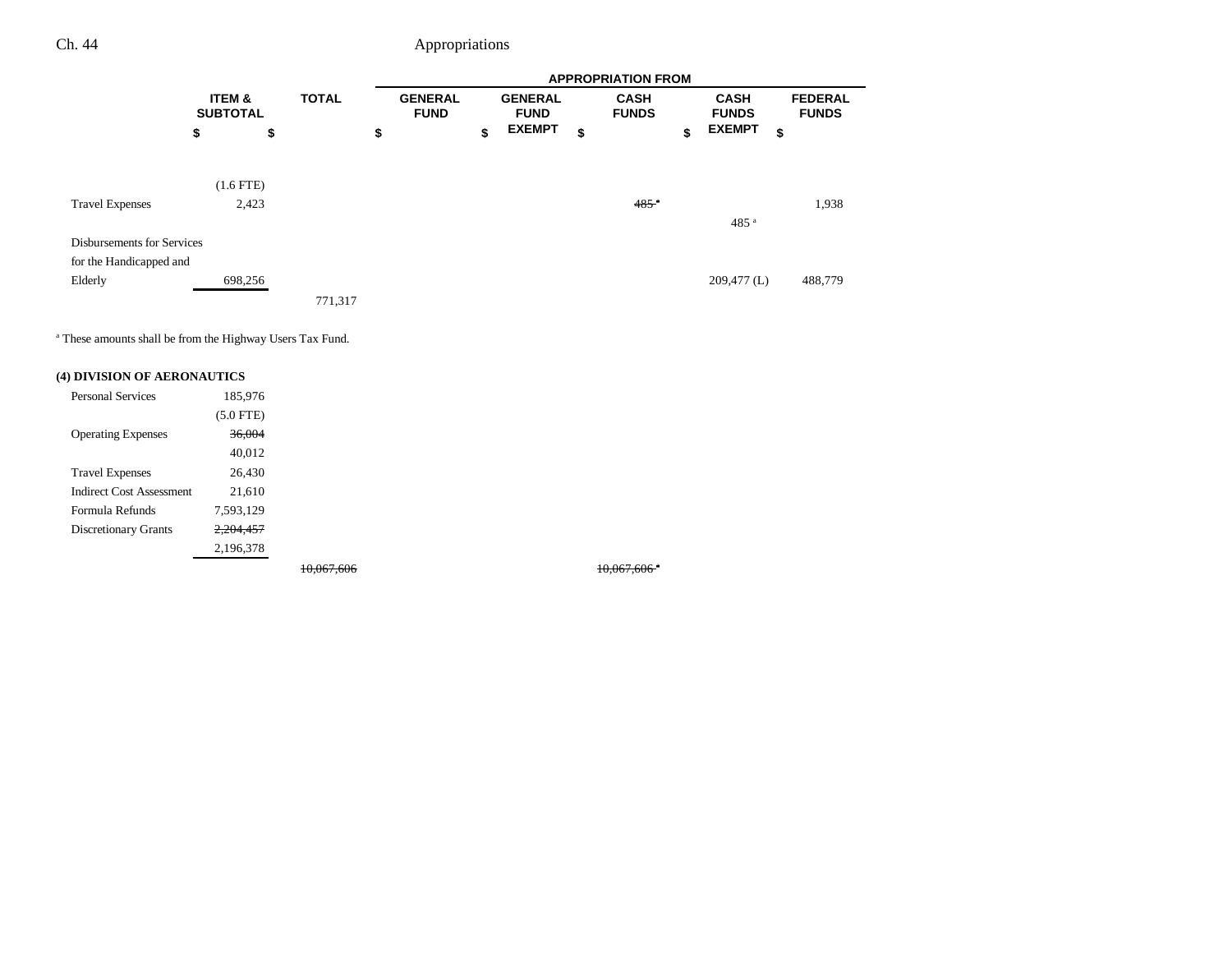<sup>a</sup> This amount shall be from the Aviation Fund. Amounts shown represent the funds given to counties pursuant to C.R.S. 43-4-207. For purposes of complying with

limitation on state fiscal year spending imposed by Article X, Section 20 of the State Constitution these moneys are included for informational purposes as they are continuously appropriated by a permanent statute or constitutional provision.

| $(5)$ ADMINISTRATION $^{109}$ | 16.386.981 | 16.386.981 |
|-------------------------------|------------|------------|
|                               |            |            |

16,692,810 16,692,810

 $(218.3 \text{ FFE})^{\circ}$ 

 $(218.3 \text{ FTE})^b$ 

<sup>a</sup> Of this amount, \$12,789,719 \$12,998,117 shall be from the State Highway Fund, and \$3,597,262(T) \$3,694,693(T) shall be funded internally by various sources in the

Department. Also, of this amount, \$194,839 is for Administration travel expenses.

b Of this number, 146.8 FTE are administrative FTE funded by the State Highway Fund, and 71.5 FTE are funded internally by various sources in the Department.

| (6) CONSTRUCTION,                 |                         |                    |               |             |
|-----------------------------------|-------------------------|--------------------|---------------|-------------|
| <b>MAINTENANCE</b>                |                         |                    |               |             |
| <b>AND OPERATIONS<sup>a</sup></b> | 463.409.168             | $265.547.730^{+1}$ |               | 197,861,438 |
|                                   | 592.455.622             |                    | 343.718.477 ° | 248.737.145 |
|                                   | $(3.042.2 \text{ FTE})$ |                    |               |             |

<sup>a</sup> Amounts shown represent the budget submitted pursuant to Section 43-1-113(2), C.R.S.

<sup>b</sup> Of this amount, \$12,136,000(L) shall be from local and reimbursable funds, and \$253,411,730 shall be from the State Highway Fund. Also, of this amount, \$38,806 is for leased space at the Grand Junction State Office Building. These funds are subject to appropriation by the State Transportation Commission pursuant to Sections

Ch. 44 Appropriations

the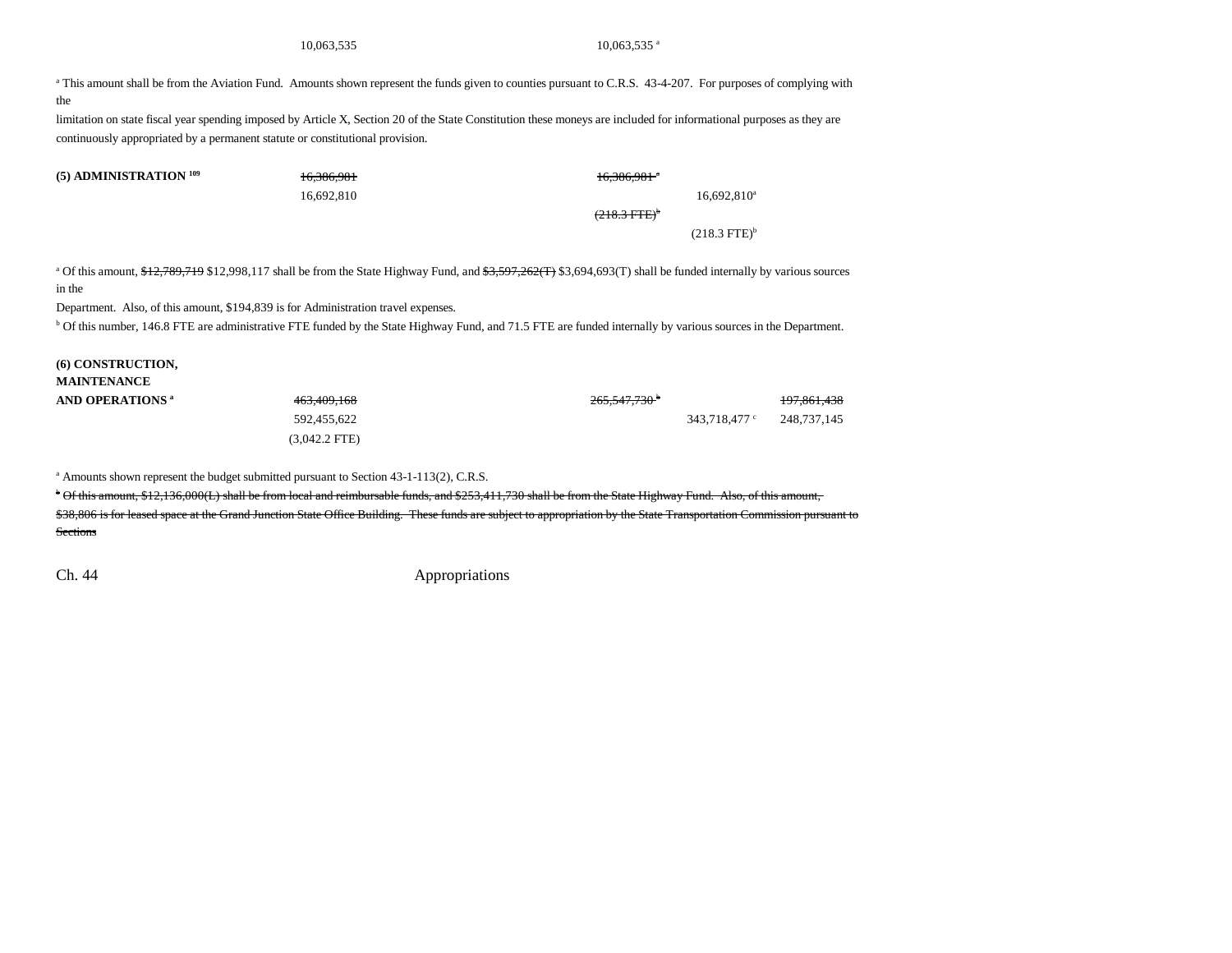|                   |              |                |                | <b>APPROPRIATION FROM</b> |               |   |                |
|-------------------|--------------|----------------|----------------|---------------------------|---------------|---|----------------|
| <b>ITEM &amp;</b> | <b>TOTAL</b> | <b>GENERAL</b> | <b>GENERAL</b> | <b>CASH</b>               | CASH          |   | <b>FEDERAL</b> |
| <b>SUBTOTAL</b>   |              | <b>FUND</b>    | <b>FUND</b>    | <b>FUNDS</b>              | <b>FUNDS</b>  |   | <b>FUNDS</b>   |
|                   |              |                | <b>EXEMPT</b>  |                           | <b>EXEMPT</b> | ¢ |                |

#### 43-1-106(8)(h) and 43-1-113(14)(a), C.R.S. They are included here for informational purposes.

c THIS AMOUNT SHALL BE FROM THE STATE HIGHWAY FUND. ALSO, OF THIS AMOUNT, \$38,806 IS FOR LEASED SPACE AT THE GRAND JUNCTION STATE OFFICE BUILDING. THESE FUNDS ARE SUBJECT TO APPROPRIATION BY THE STATE TRANSPORTATION COMMISSION PURSUANT TOSECTIONS 43-1-106(8)(h)

AND 43-1-113(14)(a), C.R.S.. THEY ARE INCLUDED FOR INFORMATIONAL PURPOSES.

#### **(7) COUNTY AND MUNICIPAL**

| <b>BRIDGE FUNDS</b> | 26,539,206 | 26,539,206 |
|---------------------|------------|------------|
|---------------------|------------|------------|

a THIS AMOUNT REPRESENTS THE FUNDS GIVEN TO COUNTIES AND MUNICIPALITIES PURSUANT TO SECTION 43-4-205(7), C.R.S.

#### **TOTALS PART XXII**

| <b>(TRANSPORTATION)</b> | \$496,511,836 | $$294.193.145$ <sup>a</sup> | $$209.477$ $*$                                                        | \$202,109,214 |
|-------------------------|---------------|-----------------------------|-----------------------------------------------------------------------|---------------|
|                         | \$652,516,575 |                             | $$12.013.358$ <sup>a</sup> $$387.512.296$ <sup>a</sup> $$252.990.921$ |               |

<sup>a</sup> Of these amounts,  $\frac{63}{57}$ ,  $\frac{597}{262}$  \$3,694,693 contains a (T) notation,  $\frac{612}{345}$ ,  $\frac{477}{3209}$ ,  $\frac{477}{3209}$ ,  $\frac{477}{3209}$ ,  $\frac{477}{3209}$ ,  $\frac{477}{3209}$ ,  $\frac{477}{3209}$ ,  $\frac{477}{3209}$ ,  $\frac{477}{3$ Users Tax

Fund pursuant to Section 43-3-201(3)(a), C.R.S.